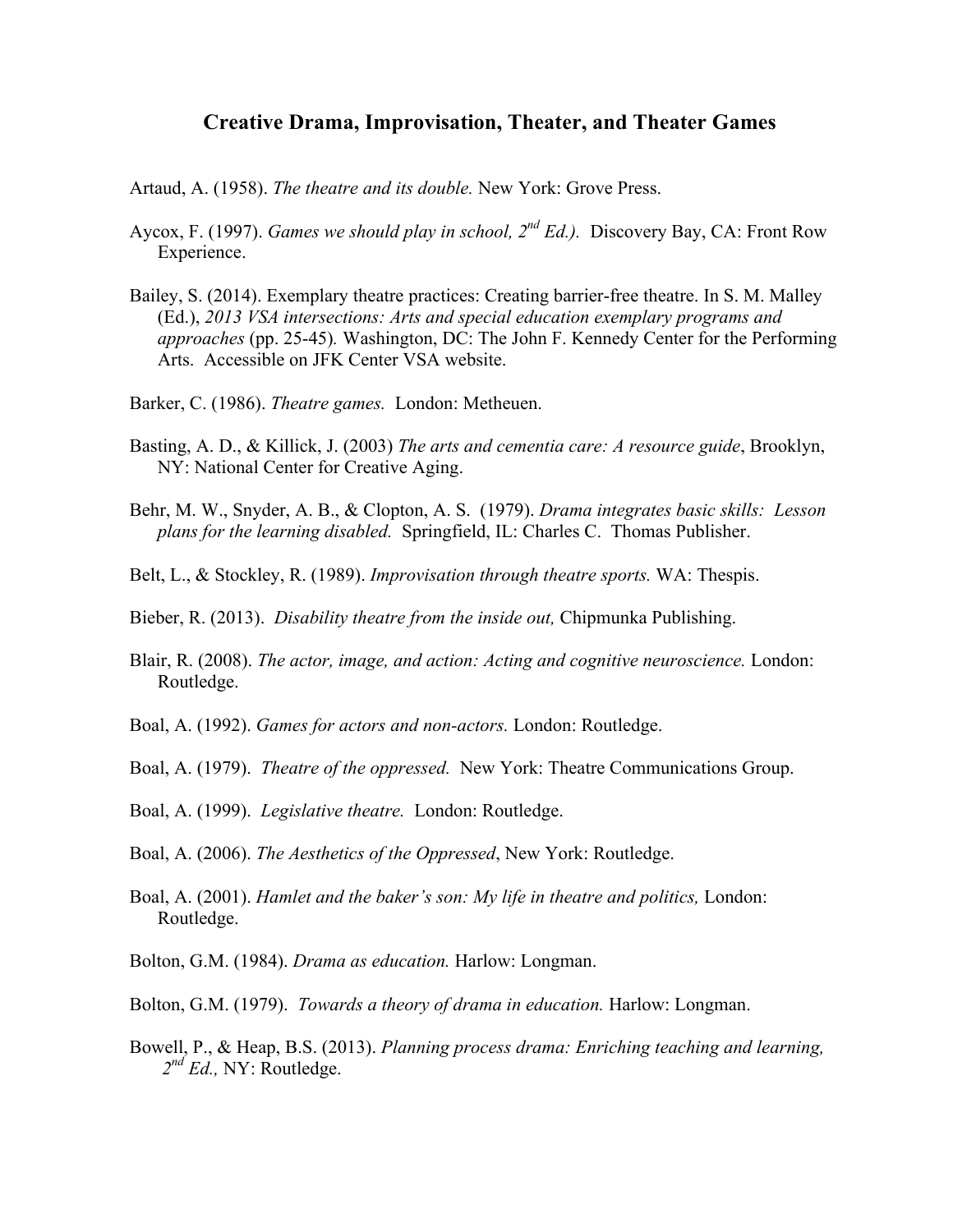Brook, P. (1968). *The empty space.* New York: Avon.

- Brown, S. (2009). *Play: How it shapes the brain, opens the imagination, and invigorates the soul.* New York: Penguin Group.
- Burger, I. B. (1980). *Creative drama for senior adults*, Wilton, CT: Morehouse-Barlow, Co.
- Champlin, C. (1985). *Storytelling with puppets.* Chicago: American Library Association.
- Clark, P., & Osgood, N. J. (1985). *Seniors on stage*, NY: Praeger.
- Clements, C. B., (1994). *The arts/fitness quality of life activities program*, Baltimore: Health Professions Press.
- Clifford, S., & Herrman, A. (1999). *Making a leap: Theatre of empowerment: A practical handbook for creative drama work with young people*, London: Jessica Kingsley Publishers.
- Cohen, H. (1995). *Dramatically able: Making drama accessible to participants with disabilities.* Ann Arbor, MI: Wild Swan Theatre.
- Cohen-Cruz, J. (2005). *Local acts: Community-based performance in the United States.* New Brunswick, NJ: Rutgers University Press.
- Cornish, R., & Kase, C. R. (Eds.). (1981). *Senior adult theatre*, Pennsylvania State Univ. Press.
- Courtney, R . (1974). *Play, drama, and thought.* New York: Drama Book Specialists.
- Courtney, R. (1982). *Replay: Studies of drama in education.* Toronto, Ontario: Institute for Studies in Education.
- Courtney, R. (1990). *Drama and intelligence: A cognitive theory.* Montreal: McGill-Queen's University Press.
- Courtney, R. (1995). *Drama and feeling: An aesthetic theory.* Montreal: McGill-Queen's University Press.
- Cunninghis, R. N. (Ed.). (1993). *Improving quality of life in long-term care: A guide and sourcebook for activity professionals,* Holmes Beach: FL: Geriatric Educational Consultants.
- Davies, A. (2004). *Teaching Asperger's students social skills through acting: All their world's a stage!* Arlington, TX: Future Horizons.
- Davis, S., & Ferdman, B. (1993). *Nourishing the heart: A guide to intergenerational arts projects in the schools*, NY: Creative Ways.
- Diamond, D. (2007). *Theatre for living: The art and science of community-based dialogue*,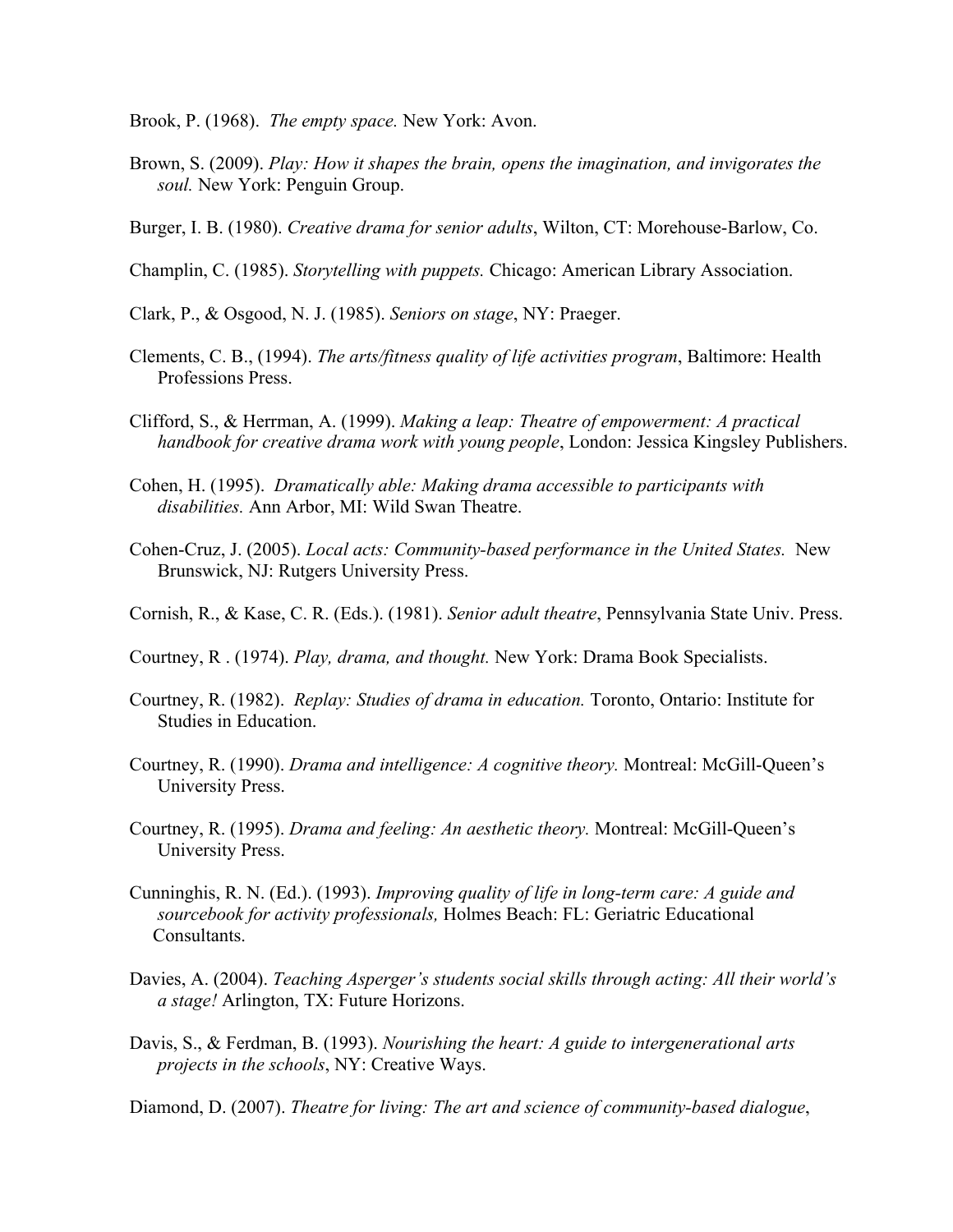Oxford: Trafford Publishing.

- Dreeszen, C. (1992). *Intersections: Community arts and education collaborations*, Amherst, MA: Arts Extension Service, University of Massachusetts.
- Eisner, E.W., (2002). *The arts and the creation of mind*, New Haven: Yale University Press.
- Feuerstein, R., & Rand, Y. (1997). *Don't accept me as I am: Helping retarded performers excel, Rev. Ed.*, Arlington Heights, IL: SkyLight Training and Publishing, Inc.
- Fish, H. U. (1971). *Activities program for senior citizens*, West Nyack, NY: Parker Publishing Co.
- Forsyth, A., & Megson, C. (Eds.). (2009). *Get real: Documentary theatre past and present,*  London: Palgrave McMillan.
- Foster, P.M., (1991). *Activities in action: Proceedings of the national association of activity professionals 1990 Conference*, NY: Haworth Press.
- Fraden, R. (2001). *Imagining Medea: Rhodessa Jones and theatre for incarcerated women*, Chapel Hill: University of North Carolina Press.
- Frost, A., and Yarrow, R. (1990). *Improvisation in drama.* London: MacMillan.
- Growtowski, J. (1969). *Towards a poor theatre.* New York: Simon & Schuster.
- Hammond, W., & Steward D. (2008). *Verbatim: Contemporary documentary theatre,* London: Oberon Books.
- Hermann, A., & Clifford, S. (1998). *Making a leap — Theatre for empowerment: A practical handbook for creative drama work with young people.* London: Jessica Kingsley Publisher.
- Hodge, A. (Ed.). (2000). *Twentieth century actor training.* New York: Routledge.
- Hornbrook, D. (1989). *Education and dramatic art.* Oxford: Blackwell.
- Johnstone, K. (1979). *Impro: Improvisation and the theatre.* New York: Theater Arts Books.
- Johnstone, K. (1999). *Impro for storytellers.* New York: Routledge.
- Jones, R. E. (1970). *The dramatic imagination.* New York: Theatre Arts Books.
- Kidder, B. (2001). *ImaginACTION: Activities that allow students to get up on their feet and get moving.* Ft. Collins, CO: Cottonwood Press.
- King, N. (1975). *Giving form to feeling.* New York: Drama Book Specialists.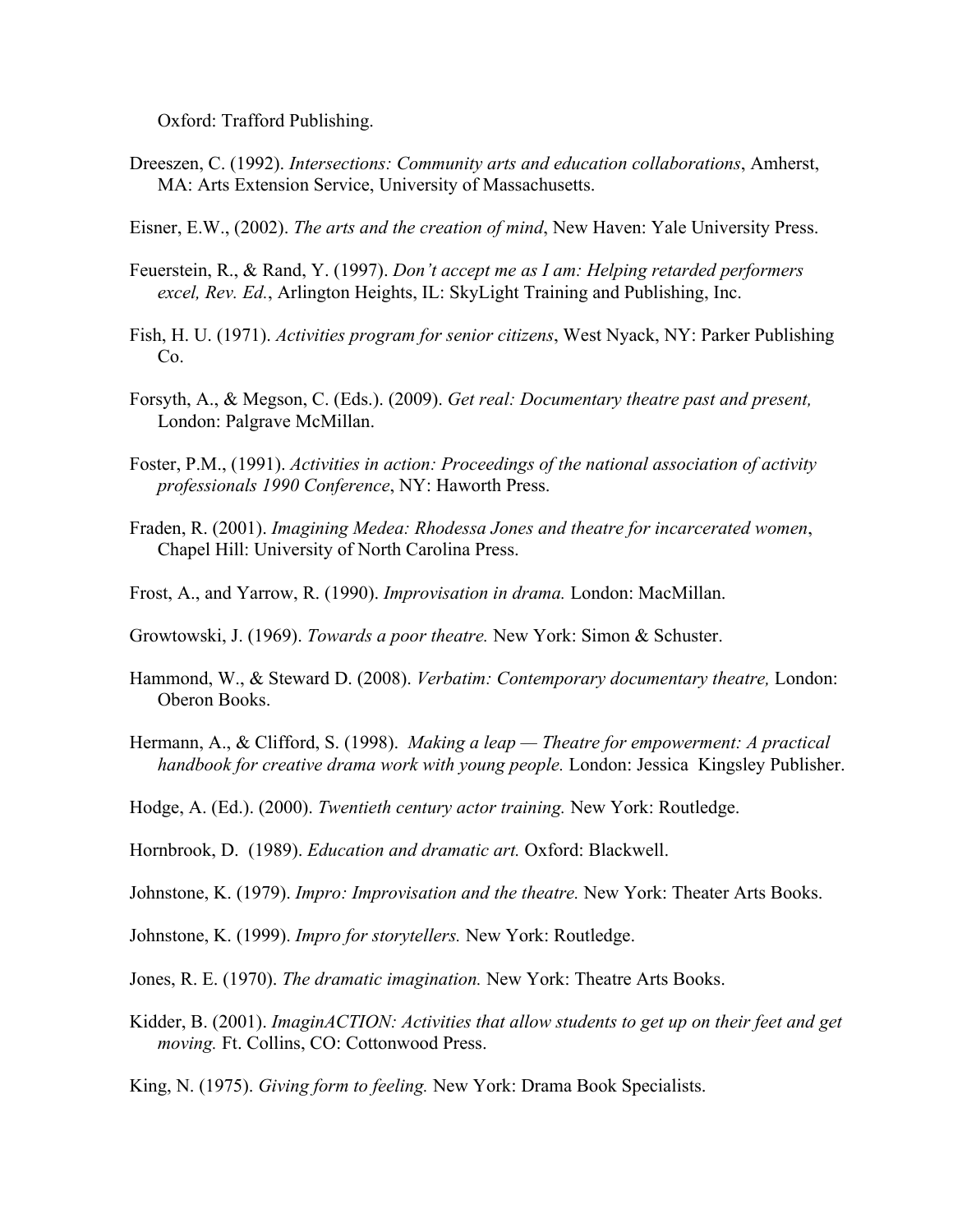- Koppett, K. (2001). *Training to imagine: Practical improvisational theatre techniques to enhance creativity, teamwork, leadership, and learning*, Sterling, VA: Stylus Publishing.
- Kuppers, P. (2007). *Community performance: An introduction*, London: Routledge.
- Kuppers, P., & Robertson, G., (Eds.). (2007). *The community performance reader,* London: Routledge.
- Landy, R. (1982). *Handbook of educational drama and theater.* New York: Greenwood.
- Maguire, J. (1985). *Creative storytelling*, NY: McGraw Hill.
- Maguire, J. (1998). *The power of personal storytelling*, NY: Jeremy P. Tarcher.
- Mandel, J., & Wolf, J. L. (2003). *Acting, learning, and change: Creating original plays with adolescents*, Portsmouth, NH: Heinemann.
- Marsodian, G.H., & Lewis, Y. (Eds.). (2015). *Arts integration in education: Teachers as agents of change,* London: Intellect.
- Martinovich, J. (2006). *Creative Expressive Activities and Asperger's Syndrome*, London: Jessica Kingsley Publisher.
- McAfee, J. (2002). *Navigating the social world: A curriculum for individuals with Asperger's syndrome, high functioning autism, and related disorders,*  Arlington, TX: Future Horizons, Inc.
- McCaslin, N. (2000). *Creative drama in the classroom and beyond (7th Ed.).* New York: Longman.
- McConachie, B. (2008). *Engaging audiences: A cognitive approach to spectating in the theatre*, NY: Palgrave Macmillan.
- McConachie, B. (2013). *Theatre & mind,* NY: Palgrave Macmillan.
- McConachie, B., & Hart F.E. (Eds.). (2006). *Performance and cognition: Theatre studies and the cognitive turn*, NY: Routledge.
- McDonough, A. (1994). *The golden stage: Dramatic activities for older adults*, Dubuque, IA: Kendall-Hunt Publishing.
- McDonough, A. (1998). *The golden stage: Teacher's edition (2nd ed.),* Woodstock, IL: Dramatic Publishing.
- McDonough, A. (2004). *The theatre of memories: Creating oral history revues*, St. Paul: Armita Publishing Company.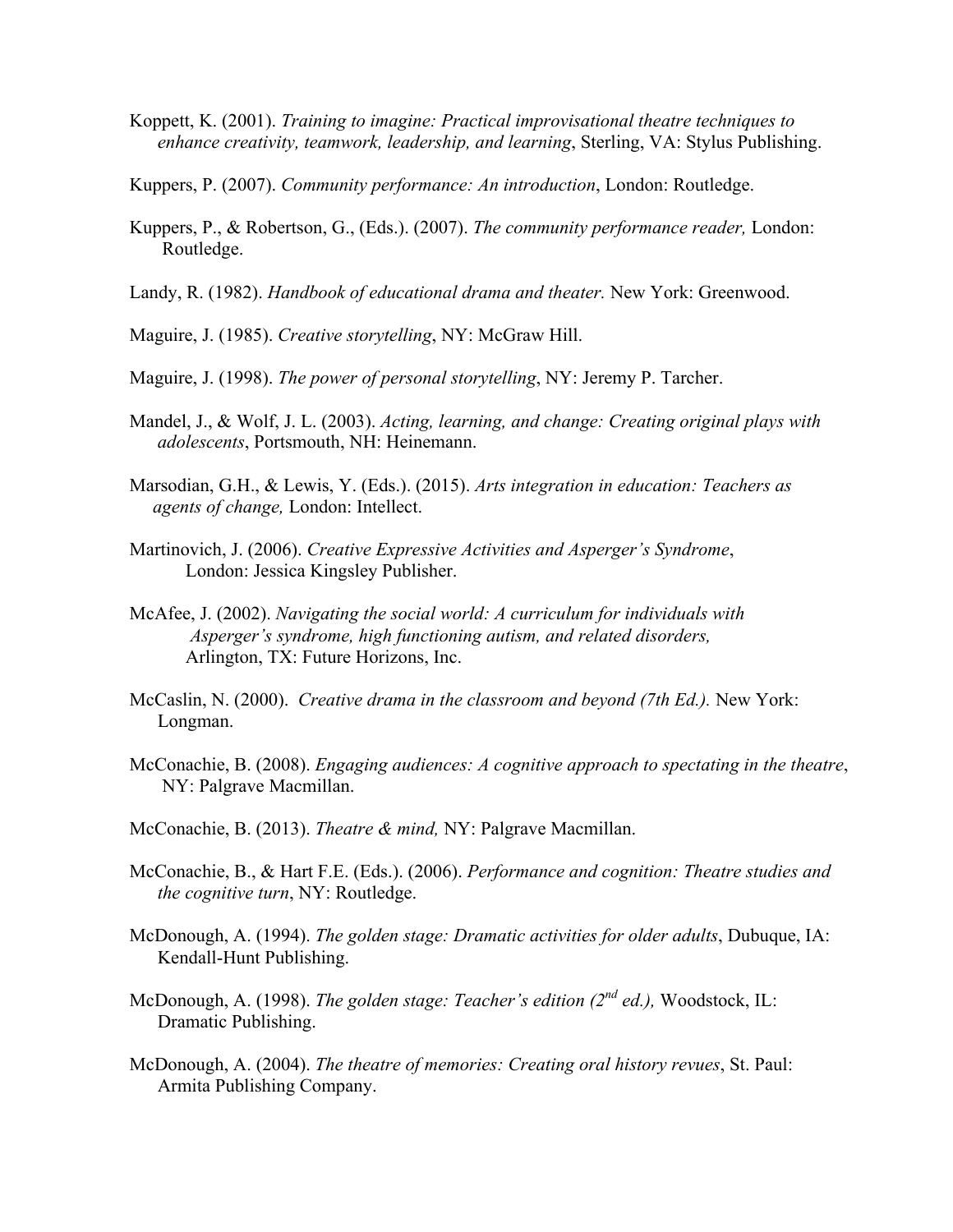- McDougall, J. & Yoder P., & Stanley (1998). *Contaminating theatre: Intersections of theatre, therapy, & public health*, Evanston, IL: Northwestern University Press.
- McGuire, F. A., Boyd, R. K., & James, A. (1992). *Therapeutic Humor with the Elderly*, NY: Haworth Press.
- McIntosh, P., & Warren, D. (Eds.). (2013). *Creativity in the classroom: Case studies in using the arts in teaching and learning in higher education,* Chicago: Intellect.
- Morse, R.(2009). *Theatre: Its healing role in education,* NY: Vantage Press.
- Murdock, M. (1987). *Spinning inward: Using guided imagery with children*, Boston: Shambhala.
- Oddey, A. (1994). *Devising theatre: A practical and theoretical handbook,* London: Routledge.
- O'Toole, J., & Lepp, M. (2000). *Drama for life: Stories of adult learning and empowerment.*  Brisbane: PlayLab Press.
- Pasolli, R. (1970). *A book on open theater.* New York: Avon.
- Perlstein, S., & Bliss, J. (1994). *Generating community*, NY: Elders Share The Arts.
- Peter, M. (1994). *Drama for all: Developing drama in the curriculum with pupils with special education needs.* London: David Fulton Publishers.
- Prendergast, M., & Saxton, J. (2009). *Applied theatre: International case studies and challenges for practice.* Chicago: Intellect.
- Rohd, M. (1998). *Hope is vital: Theatre for community, conflict, and dialogue.* Portsmouth, NH: Heinemann.
- Saldana, J. (2005). *Ethnodrama: An anthology of reality theatre: Crossroads in qualitative inquiry.* AltaMira Press.
- Sawyer, R. K. (2003). *Group creativity: Music, theatre, collaboration.* Mahway, NJ: Lawrence Erlbaum Associates, Publishers.
- Schechner, R., & Schuman, M, (Eds.). (1976).*Ritual, play, and performance: Readings in the social sciences /theatre.* New York: The Seabury Press.
- Schechner, R. (1994). *Environmental theatre.* New York: Applause.
- Schneider, Cindy B. (2007). *Acting antics: A theatrical approach to teaching social understanding to kids and teens with Asperger syndrome.* London: Jessica Kingsley Publishers.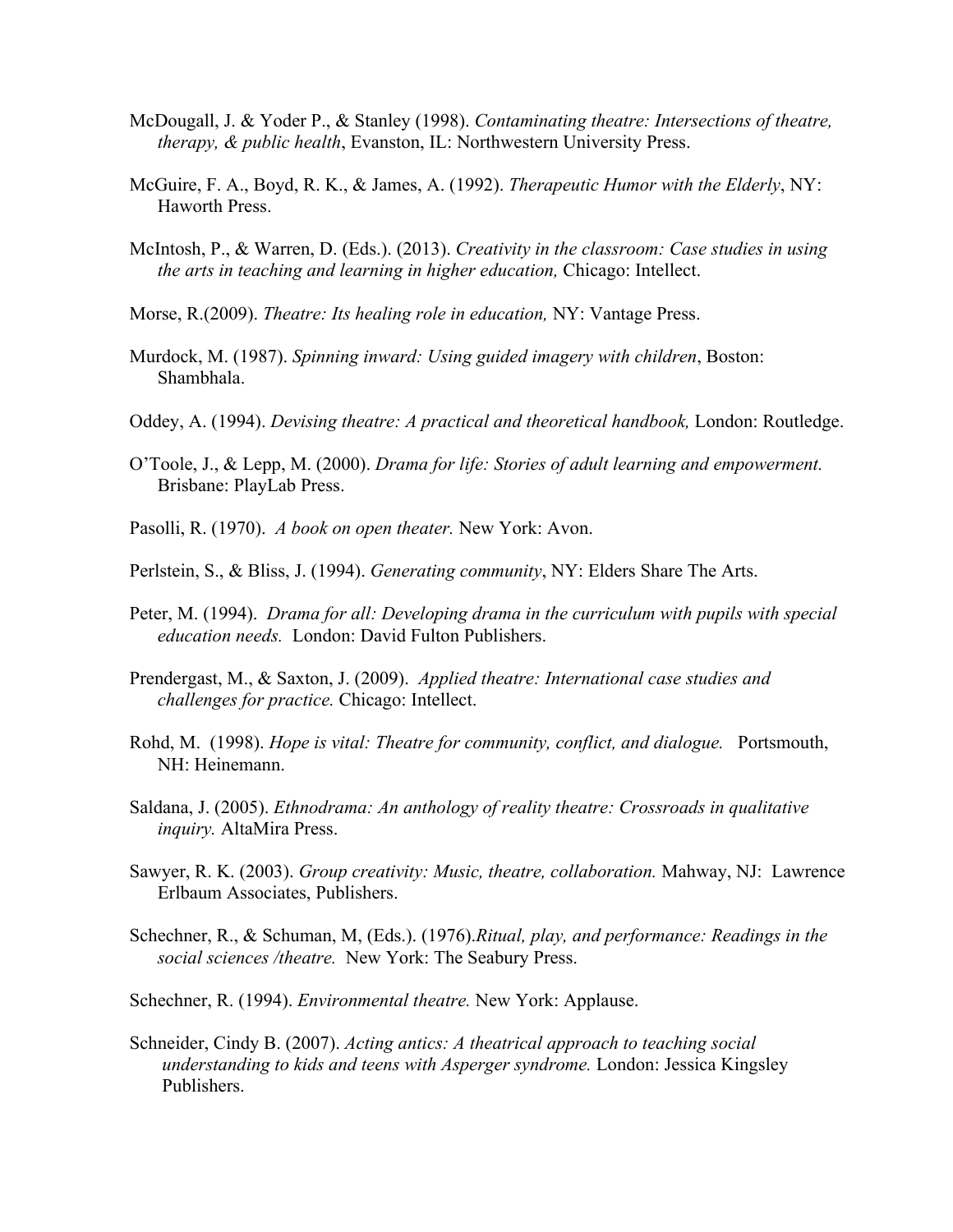- Schneider, J.J., Crumpler, T.P., & Rogers, T. (2006). *Process drama and multiple literacies: Addressing social, cultural, and ethical issues*, Portsmouth, NH: Heinemann.
- Schutzman, M., & Cohen-Cruz, J. (1994). *Playing Boal: Theatre, therapy, and activism.* New York: Routledge.
- Scruggs, M., & Gellman, M.J. (2008). *Process: An improviser's journey*, Evanston, IL: Northwestern University Press.
- Serrano, N. (1999). *Pass it on! A guide to starting your own senior storytelling in the schools program*, Oakland, CA: Stagebridge.
- Singer, D.G. & Singer, J.L. (1977). *Partners in play: A step-by-step guide to imaginative play in children.* New York: Harper & Row.
- Smilansky, S. (1968). *The effects of sociodramatic play on disadvantaged children.* New York: Wiley.
- Smith, M. J., (2002). *Teaching playskills to children with autism spectrum disorder,* NY: DRL Books, Inc.
- Spolin, V. (1969). *Improvisation for the theatre.* Evanston, IL: Northwestern University Press.
- Spolin, V. (1986). *Theater games for the classroom: A teacher's handbook*. Evanston, IL: Northwestern University Press.
- Stanislavsky, K. (1961). *Creating a role.* New York: Theatre Arts Books.
- Stanislavsky, K. (1972). *Building a character.* New York: Theatre Arts Books.
- Stanislavsky, K. (1973). *An actor prepares.* New York: Theatre Arts Books.
- Stanislavsky, K. (1970). *An actor's handbook.* New York: Theatre Arts Books.
- Stanistreet. G. (1987). *Letters to a young teacher.* Rowayton, CT: New Plays Books.
- Strimling, A. (2004). *Roots and branches: Creating intergenerational theatre*, Portsmouth, NH: Heinemann.
- Taylor, P. (2003). *Applied theatre: Creative transformative encounters in the community*, Portsmouth, NH: Heinemann.
- Telander, M., Quinlan, F., & Verson, K. (1982). *Acting up! An innovative approach to creative drama for older adults.* Chicago: Coach House Press.
- Thurman, A.H.,& Piggins, C.A. (1982). *Drama activities with older adults: A handbook for leaders.* Binghamton, NY: Haworth Press.